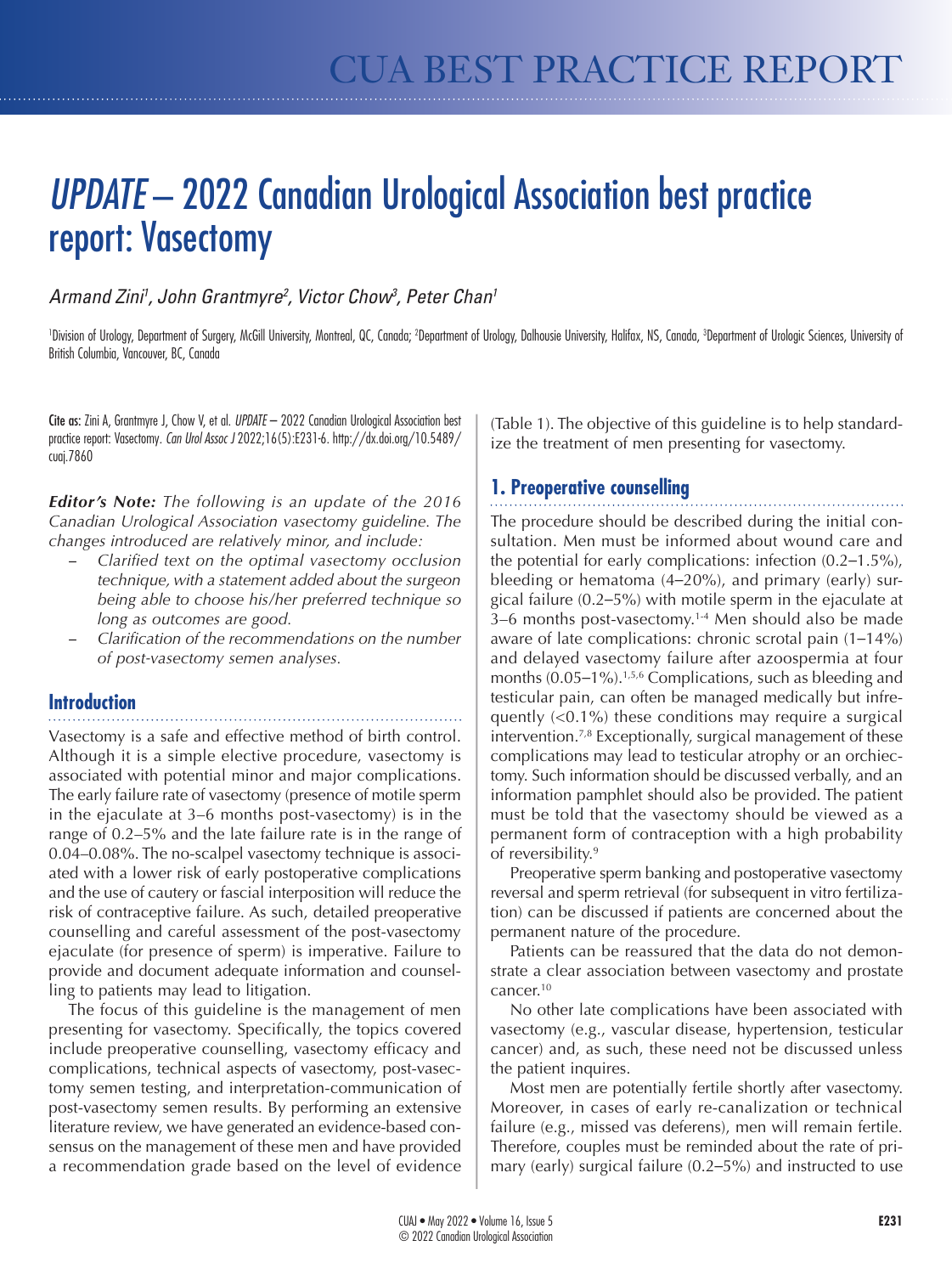| Table 1. Grades of recommendations according to quality<br>of evidence |                                                                                                     |
|------------------------------------------------------------------------|-----------------------------------------------------------------------------------------------------|
| Grade                                                                  | <b>Quality of evidence</b>                                                                          |
| А                                                                      | Based on clinical studies of good quality and<br>consistency with at least one randomized trial     |
| в                                                                      | Based on well-designed studies (prospective, cohort)<br>but without good randomized clinical trials |
| C                                                                      | Based on poorer quality studies (retrospective, case<br>series, expert opinion)                     |
| Modified from Oxford Centre for Evidence-Based Medicine.               |                                                                                                     |

other contraceptive measures until post-vasectomy semen testing has confirmed absence of motile sperm.<sup>4</sup> A re-do vasectomy is recommended if motile spermatozoa continue to be present in the ejaculate six months after the procedure. Although the relationship between this finding (motile spermatozoa in the ejaculate at six months postoperatively) and subsequent pregnancy has not been established, pregnancies have been attributed to unprotected intercourse during the immediate post-vasectomy period.<sup>11</sup>

While it is good practice to allow patients time for further reflection on their decision to undergo vasectomy, reconsider alternative contraceptive methods, and seek additional opinions from other healthcare providers, some patients may be fully ready to undergo vasectomy at the end of the initial consultation. In fact, it is logical to assume that many men in Canada seeking vasectomy have obtained information on the procedure from various sources, including the media, internet, friends/family, and/or other healthcare providers. Currently, there is no good data in the literature suggesting that providing a "cool-down" period after initial encounter of vasectomy counselling correlates to better surgical outcomes or better patient satisfaction. Thus, in the absence of valid medical reasons, such as time required to discontinue certain medications (e.g., anticoagulation) or recovery from temporary change of health status (e.g., acute infection), vasectomy may be performed (in most patients) shortly after the initial consultation.

With regards to the age limit of vasectomy, any man with the legal capacity to provide informed consent (this may vary from province to province) may undergo vasectomy. Studies in the U.S. indicate that it is rare for men below the age of 25 to choose vasectomy as a form of contraception.12,13 An earlier study indicates that men who undergo vasectomy in their 20s have a 12.5 times greater likelihood of subsequently seeking vasectomy reversal.14 Although data are lacking for men in their 20s seeking vasectomy, it is prudent to offer more time to these men (to reflect on their decision) prior to performing the surgery. Furthermore, when counselling about vasectomy in young patients, particularly minors and patients with an unclear level of understanding of or motivation to undergo vasectomy, surgeons should be prepared to offer consultations for psychosocial and ethical assessment prior to performing the surgery.

Special consideration should be given when performing vasectomy in men with a clinical varicocele or with prior varicocelectomy. It has been estimated that varicoceles are found in 15% of the general male population, with a higher prevalence in men with primary or secondary infertility. Men who undergo surgical varicocelectomy for repair of a clinical varicocele may be left with only the deferential veins as the sole testicular venous return. In addition, during varicocelectomy, it is also possible to damage the testicular artery(ies), leaving the deferential artery as the principal arterial supply to the testis. Thus, when a vasectomy is performed in men who have undergone or may undergo varicocelectomy in the future, it is strongly advisable to isolate the vas deferens carefully and completely exclude the associated deferential arteries and veins to avoid potential injury to the deferential vasculature and minimize the risk of ipsilateral testicular injury.15

# **2. Vasectomy technique (access and occlusion)**

The technique of vasectomy has undergone significant modifications over the years. Furthermore, the equipment, materials, and methods of anesthesia have also evolved over the years. Though experienced surgeons may prefer their own approach for vasectomies, it is advisable for surgeons to obtain regular continuing medical education focusing on various issues surrounding vasectomy, from surgical techniques to new studies in the latest peer-reviewed journals and clinical guidelines.

Local anesthesia is sufficient for most patients undergoing a vasectomy; however, anxious patients or those with complicating factors, such as a previous orchidopexy or other scrotal surgery, may require sedation or a general anesthetic. There is controversy regarding the benefit of topical anesthetic before injection of local anesthetic; $16,17$  however, a small, 27–32-gauge needle is thought to be beneficial. Pneumatic injectors have not shown a clear benefit, $18,19$  but may be suitable for patents with a needle phobia. The use of buffered xylocaine has not been studied in vasectomy patients.

# Isolation of the vas deferens

## *Conventional vs. no scalpel vasectomy*

The two most common surgical techniques for accessing the vas during vasectomy are the traditional incisional method and the no-scalpel vasectomy (NSV) technique. The conventional incisional technique involves the use of a scalpel to make one or two incisions in the scrotal skin to access the vas deferens; the NSV technique uses a sharp, forceps-like instrument to puncture the skin to access the vas deferens.

A Cochrane review of two randomized controlled trials found that compared to the standard incision technique, the NSV approach is associated with a significantly lower risk of postoperative hematoma (odds ratio [OR] 0.20, 95%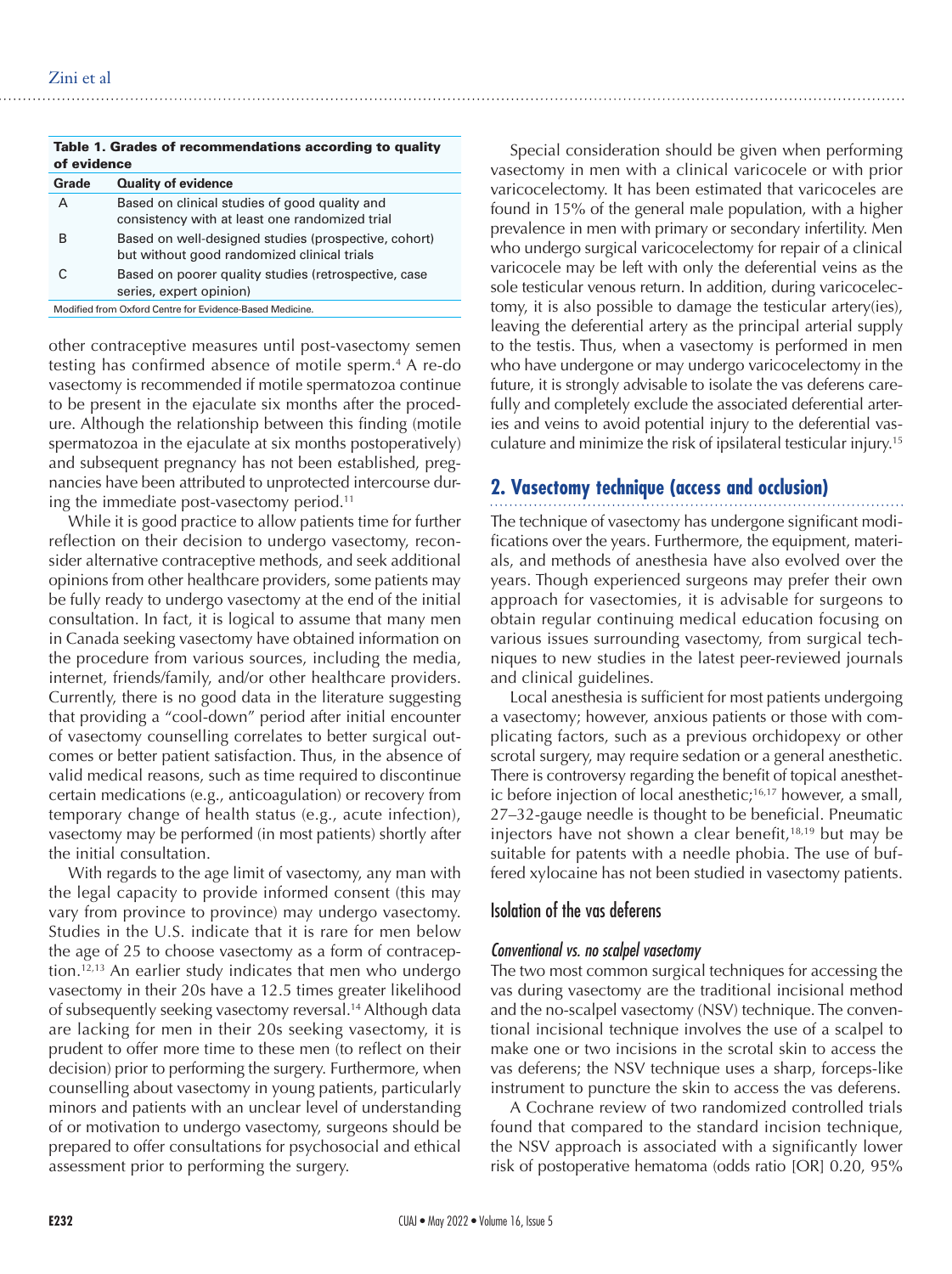confidence interval [CI] 0.13–0.32), pain during surgery (OR 0.75, 95% CI 0.61–0.93), postoperative scrotal pain (OR 0.63, 95% CI 0.50–0.80), and wound infections (OR 0.21, 95% CI 0.06–0.78).20-22 The Cochrane review also found that NSV is a faster procedure than the standard incision technique; however, there was no significant difference in the effectiveness (azoospermic or absence of motile sperm) between the two procedures (1.6% vs. 1.8% early failure rate for the NSV and the conventional scalpel techniques, respectively).20

**Recommendation: NSV should be performed because it is associated with a significantly lower risk of postoperative complications (hematoma, pain, infection) than conventional vasectomy** *(Grade A–B)*.

## Vas occlusion technique

#### *Fascial interposition vs. no fascial interposition*

In a randomized controlled trial of over 800 vasectomies, it was shown that the use of fascial interposition during vasectomy is associated with a significantly higher rate of azoospermia at three months than simple ligation and excision without fascial interposition (OR 0.42, 95% CI 0.26–  $(0.70)$ ;<sup>22-24</sup> however, fascial interposition may increase the complication rate of vasectomy.25

#### *Mucosal cautery*

In a comparative (case-control) study, cautery of the vas was associated with a lower risk of failure (defined as >100 000 sperm in the ejaculate) than fascial interposition (1% vs. 4.9%, OR 4.8, 95% CI 1.6–14.3).3

**Recommendation: Mucosal cautery and/or fascial interposition (with vas ligation and excision) should be performed during vasectomy, as these techniques are associated with the lowest failure rates** *(Grade B)*. **Nonetheless, surgeons may opt to use their preferred occlusion technique as long they obtain consistently low vasectomy failure rates.**

# **3. Postoperative counselling**

After the vasectomy has been performed, men should be instructed about proper wound and scrotal care and shortterm physical limitations. Men should be told how to collect the semen sample (completeness, type of container) and reminded of the importance of submitting the sample to the laboratory in a timely fashion (within 30–60 minutes after producing the sample). They should also be told that semen samples should be collected after an abstinence period of two or more days and no more than seven days, and maintained at body temperature before delivery to the laboratory. A list of local laboratories that perform proper postvasectomy semen analysis should be given to the patient. The men must be reminded to use other contraceptive measures until post-vasectomy semen testing has confirmed absence of motile sperm.

# **4. Contraceptive efficacy of vasectomy**

The early failure rate of vasectomy (presence of motile sperm in the ejaculate at 3–6 months post-vasectomy) is in the range of 0.2–5% and has been linked to surgeon experience and the technique.25 Both technical failure (e.g., missed vas deferens) and early re-canalization of the vas deferens have been proposed as plausible explanations for early vasectomy failure.

Late vasectomy failure has been reported to be in the range of 0.04–0.08% (approximately 1/2000 cases) and is defined as the presence of motile spermatozoa in the ejaculate after documented azoospermia in two post-vasectomy semen analyses.<sup>26,27</sup> In most cases, late failure is first identified as a pregnancy and later confirmed by semen analysis (documenting presence of motile spermatozoa).

The reappearance of sperm (often immotile) after documented azoospermia three months post-vasectomy may be much higher than 1/2000 according to the reported identification of spermatozoa in nearly 10% of ejaculates from men undergoing semen assessment prior to vasectomy reversal.<sup>28</sup> It is unlikely that the reappearance (or persistence) of immotile sperm years after vasectomy is of clinical significance, as this has not been associated with documented pregnancies.<sup>29,30</sup>

# **5. Post-vasectomy semen testing**

The post-vasectomy semen analysis should be performed on fresh (unprocessed) semen and on the centrifuged semen to confirm the absence of low numbers of motile sperm. The laboratory should give an estimation of sperm concentration or numbers of spermatozoa observed per high power field (×400 magnification).29-31 It is important to recognize that compliance with post-vasectomy semen testing is a significant issue, with up to 30% of men failing to submit a single sample. $32,33$ 

Figure 1 depicts a proposed algorithm for post-vasectomy testing protocol.

#### One vs. two post-vasectomy samples

Surveys have shown significant variability in the post-vasectomy testing protocols.<sup>34</sup> Most agree that a single semen analysis showing azoospermia is sufficient to deem the vasectomy effective.<sup>31,35</sup> Moreover, a single semen analysis showing rare non-motile sperm (<100 000 non-motile sperm/ml) is also sufficient to deem the vasectomy effective, assuming the analysis is performed by an experienced, reputable lab.

In a study of 5233 vasectomies, Alderman reported that the risk of conversion from azoospermia or rare non-motile sperm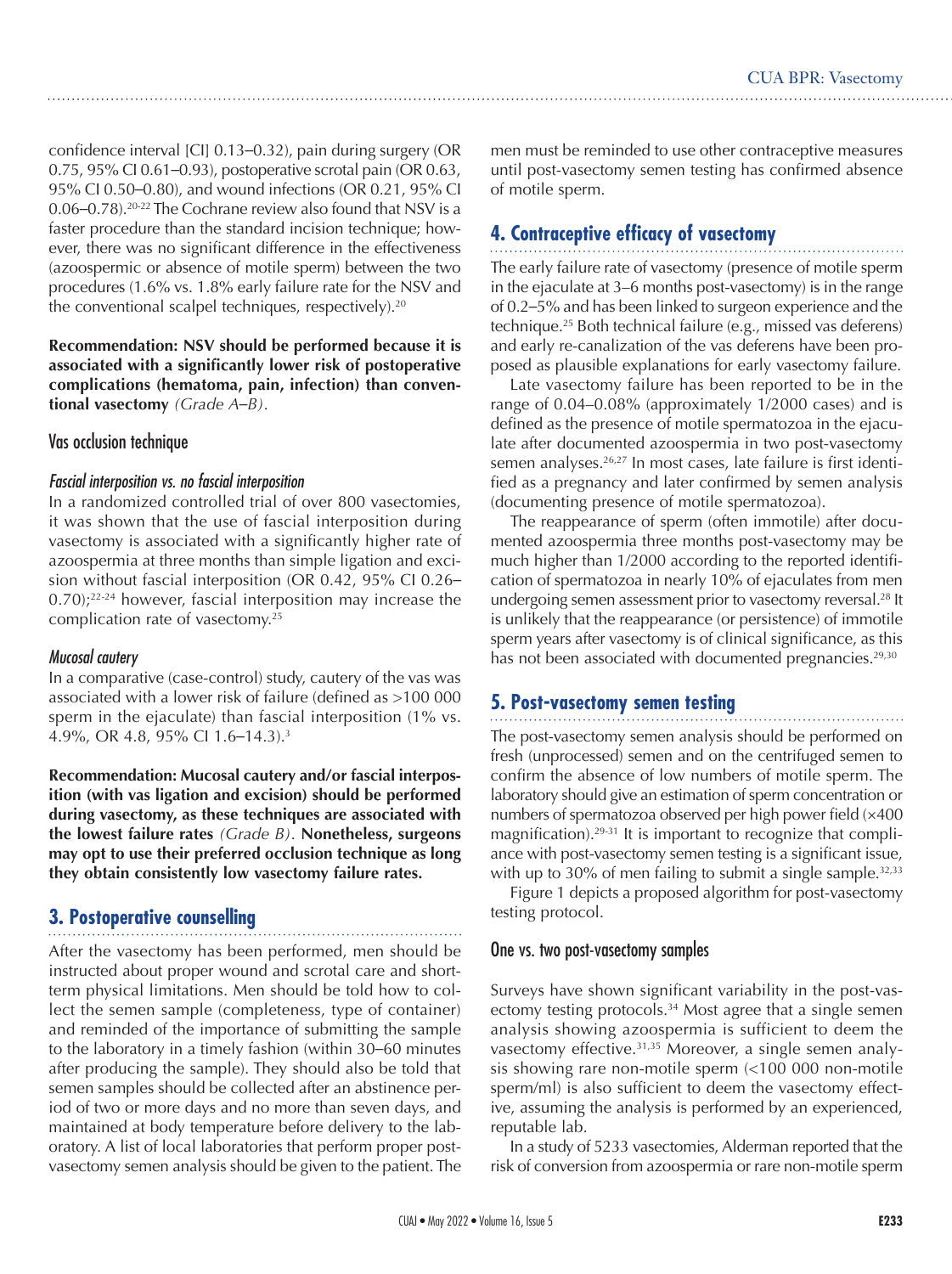

**Figure 1.** Proposed algorithm for post-vasectomy testing protocol.

to greater numbers of sperm is very rare (approximately 0.1% of cases) and is more commonly followed by conversion to azoospermia.36 Similarly, Barone et al estimated that the predictive value of a single semen analysis with rare non-motile sperm for vasectomy success is  $99.7\%$ .<sup>37</sup> A second semen analysis should be requested in men with greater numbers of non-motile sperm (>100 000 non-motile sperm/ml) and/ or any number of motile sperm on the first semen analysis. Some clinicians may prefer to request two semen samples at the onset, as this may reduce the number of post-vasectomy counselling sessions (e.g., phone calls or office visits); however, this may also decrease the overall compliance.<sup>33</sup>

**Recommendation: A single semen sample showing azoospermia or rare non-motile sperm (<100 000 non-motile sperm/ml) is sufficient to deem the vasectomy effective. A second semen analysis should be requested in men with a greater number of non-motile sperm (>100 000/ml) or any number of motile sperm on the first semen analysis** *(Grade C)*.

# Timing of post-vasectomy testing

Although most studies suggest that post-vasectomy testing be conducted at three months after vasectomy, the issue remains debatable, with some studies suggesting earlier examinations and others proposing later examinations.<sup>33,38,39</sup> The difficulty in establishing a set time point for semen testing stems largely from the variable success of the vasectomy occlusion techniques.25 Azoospermia is achieved much later with the ligation (and excision) compared to the cautery or fascial interposition techniques.25,38,40 The argument in favor of waiting at least three months is that this will reduce the number of false-positive samples and minimize the need for repeat laboratory assessment and counselling.<sup>39</sup>

**Recommendation: Post-vasectomy testing should be conducted at three months after vasectomy** *(Grade C)*.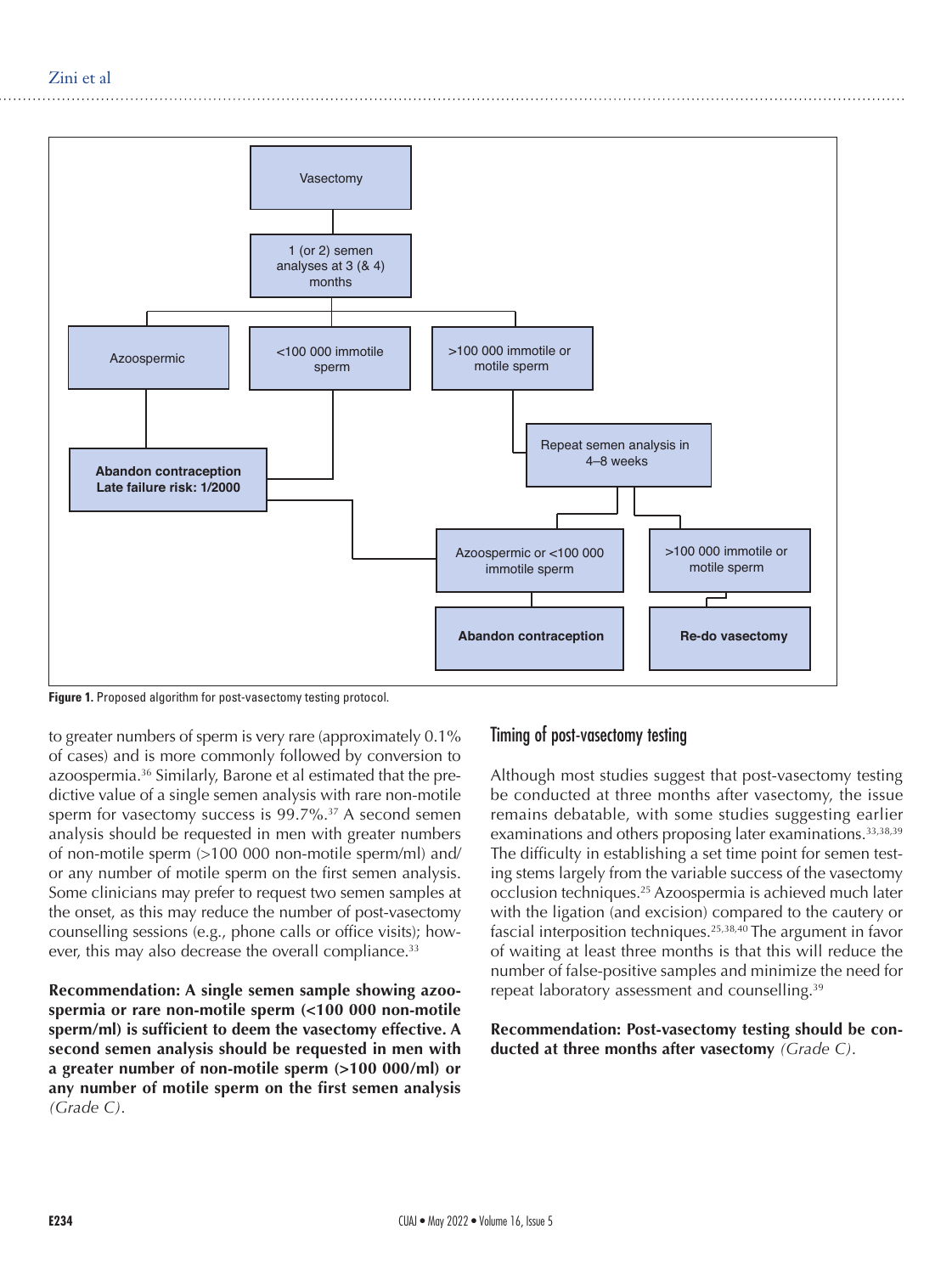# **6. Interpreting and communicating results**

## Azoospermia or rare immotile sperm (<100 000 per/ml) as an indication of successful vasectomy

Contraceptive measures may be abandoned after men have produced one azoospermic sample or one semen sample with rare (<100 000/ml) immotile spermatozoa. It is the physician's responsibility (not the laboratory's) to communicate these results to the patient and measures should be taken to ensure that patients are not lost to followup. Physicians must also remind couples about the risk of late failure (approximately 1/2000) despite azoospermia or rare immotile sperm on initial testing.

It is estimated that approximately 20–40% of samples have rare non-motile sperm at three months post-vasectomy, with a lower percentage having non-motile sperm at six months<sup>32,39</sup> When there is doubt regarding the analysis, physicians may want to contact the laboratory and confirm that there was no reporting error (i.e., that the sample was incorrectly labeled as "non-motile"). The literature has suggested that the risk of pregnancy occurring from these nonmotile sperm is small — perhaps no more than the risk of late pregnancy after two azoospermic semen samples because of spontaneous re-canalization.<sup>29,30</sup> Similarly, rare non-motile sperm can appear in the ejaculate one or more years after vasectomy with no increased risk of failure (pregnancy or motile sperm). Therefore, repeat semen testing in men with rare non-motile sperm is unnecessary because pregnancy is very unlikely to occur in this setting.

## Motile sperm or large numbers of immotile sperm as a measure of failure

If any motile sperm or substantial numbers of immotile spermatozoa (>100 000 sperm/ml) are detected, the physician must inform the patient to continue the use of other contraceptive measures and request that a repeat semen analysis be performed. A repeat vasectomy is indicated when there is persistence of motile sperm or large numbers of nonmotile sperm in the ejaculate. No long-term studies have evaluated the risk of pregnancy in this setting.

### **Recommendation: Persistence of any number of motile sperm or >100 000 sperm/ml on two semen samples is an indication of vasectomy failure** *(Grade C)*.

## **Summary**

Vasectomy is a safe and effective method of birth control. The NSV technique is associated with a lower risk of early postoperative complications and the use of mucosal cautery or fascial interposition will reduce the risk of contraceptive failure. Post-vasectomy testing should consist of analysis of one or two semen samples at approximately three months after vasectomy. The laboratory should examine a freshly produced seminal fluid specimen by direct microscopy and if no sperm are seen, the centrifuged sample should be examined for the presence of motile and non-motile spermatozoa. Other contraceptive measures may be abandoned after the production of one azoospermic ejaculate or one ejaculate with <100 000 immotile spermatozoa. Couples must be counselled (both pre- and postoperatively) about the risks of early and late failure.

Competing interests: Dr. Zini holds investments in YAD Tech. The remaining authors do not report any competing personal or financial interests related to this work.

Prior to publication, this guideline was reviewed by the CUA Guidelines Committee and the CUA Board of Directors.

#### References

- 1. Philp T, Guillebaud J, Budd D. Complications of vasectomy: Review of 16 000 patients. *Br J Urol* 1984;56:745-8. https://doi.org/10.1111/j.1464-410X.1984.tb06161.x
- 2. Awsare NS, Krishnan J, Boustead GB, et al. Complications of vasectomy. *Ann R Coll Surg Engl* 2005;87:406- 10. https://doi.org/10.1308/003588405X71054
- 3. Sokal D, Irsula B, Chen-Mok M, et al. A comparison of vas occlusion techniques: Cautery more effective than ligation and excision with fascial inter-position. *BMC Urol* 2004b;4:12. https://doi.org/10.1186/1471- 2490-4-12
- 4. Benger JR, Swami SK, Gingell JC. Persistent spermatozoa after vasectomy: A survey of British urologists. *Br J Urol* 1995;76:376-9.
- 5. Schwingl PJ, Guess HA. Safety and effectiveness of vasectomy. *Fertil Steril* 2000;73:923-36. https://doi.org/10.1016/S0015-0282(00)00482-9
- 6. Leslie TA, Illing RO, Cranston DW, et al. The incidence of chronic scrotal pain after vasectomy: A prospective audit*. BJU Int* 2007;100:1330-3. https://doi.org/10.1111/j.1464-410X.2007.07128.x
- 7. Sharlip ID, Belker AM, Honig S, et al. Vasectomy: AUA guideline. *J Urol* 2012;188:2482-91. https://doi.org/10.1016/j.juro.2012.09.080
- 8. Smith-Harrison LI, Smith RP. Vasectomy reversal for post-vasectomy pain syndrome. *Transl Androl Urol* 2017;6(Suppl 1):S10-3. https://doi.org/10.21037/tau.2017.04.37
- 9. Samplaski MK, Daniel A, Jarvi K. Vasectomy as a reversible form of contraception for select patients. *Can J Urol* 2014;21:7234-40.
- 10. Liu LH, Kang R, He J, et al. Vasectomy and risk of prostate cancer: A systematic review and meta-analysis of cohort studies. *Andrology* 2015;3:643-9. https://doi.org/10.1111/andr.12040
- 11. Deneux-Tharaux C, Kahn E, Nazerali H, et al. Pregnancy rates after vasectomy: A survey of US urologists. *Contraception* 2004;69:401-6. https://doi.org/10.1016/j.contraception.2003.12.009
- 12. Anderson JE, Jamieson DJ, Warner L, et al. Contraceptive sterilization among married adults: National data on who chooses vasectomy and tubal sterilization. *Contraception* 2012;85:552-7. https://doi.org/10.1016/j.contraception.2011.10.009
- 13. Santomauro M, Masterson J, Marguet C, et al. Demographics of men receiving vasectomies in the US military, 2000–2009. *Curr Urol* 2012;6:15-20. https://doi.org/10.1159/000338863
- 14. Potts JM, Pasqualotto FF, Nelson D, et al. Patient characteristics associated with vasectomy reversal. *J Urol* 1999;161:1835-9. https://doi.org/10.1016/S0022-5347(05)68819-2
- 15. Lee RK, Li PS, Goldstein M. Simultaneous vasectomy and varicocelectomy: Indications and technique. *Urology* 2007;70:362-5. https://doi.org/10.1016/j.urology.2007.02.027
- 16. Cooper TP. Use of EMLA cream with vasectomy. *Urology* 2002;60:135-7. https://doi.org/10.1016/ S0090-4295(02)01632-1
- 17. Thomas AA, Nguyen CT, Dhar NB, et al. Topical anesthesia with EMLA does not decrease pain during vasectomy. *J Urol* 2008;180:271-3. https://doi.org/10.1016/j.juro.2008.03.061